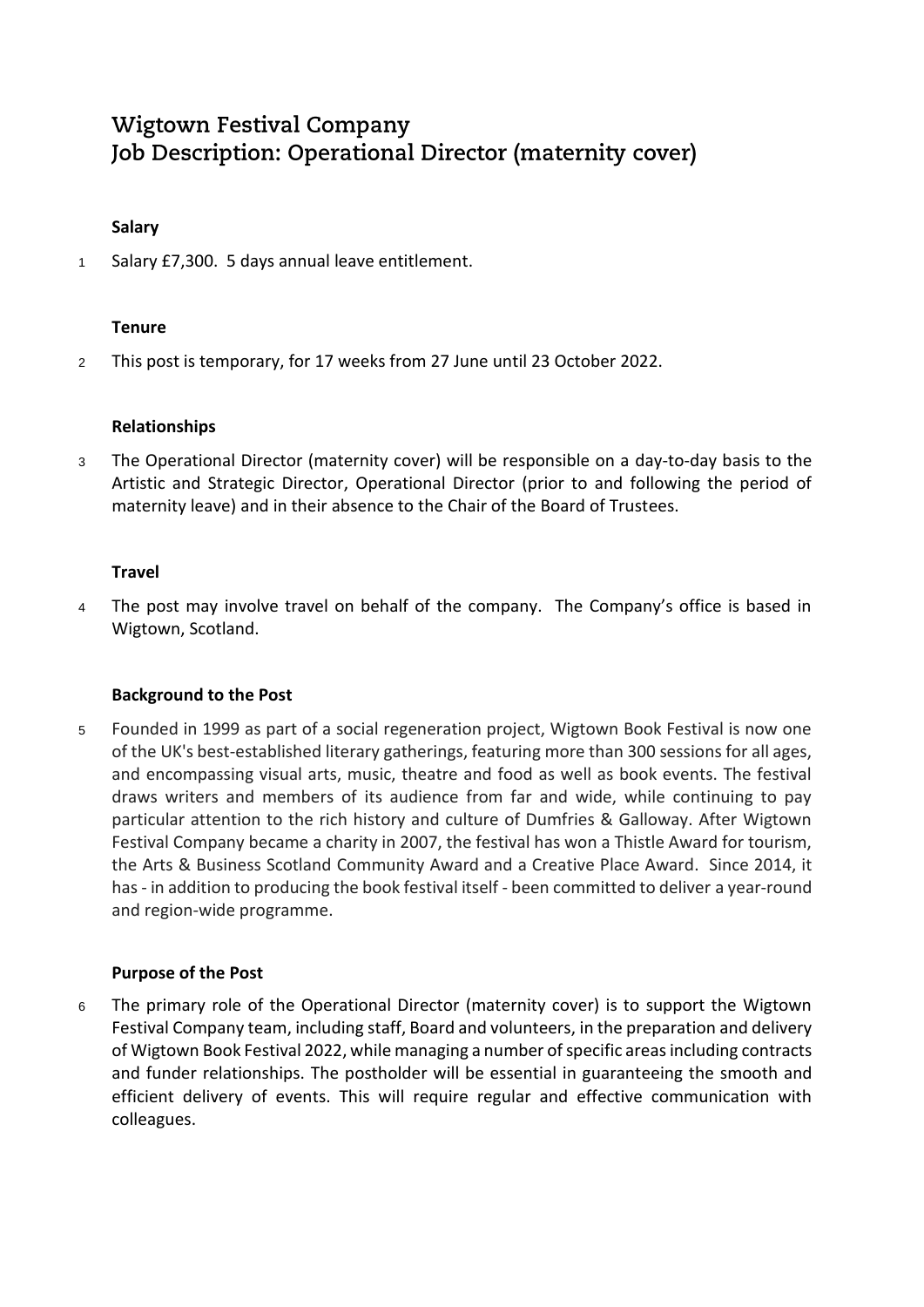## **Duties of the Post**

## **Administration and Operations**

- <sup>7</sup> Monitor the Company timeline and communicate regularly with the Festival team to ensure that all deadlines are met.
- <sup>8</sup> Manage the day-to-day running of the premises 11 North Main Street, including overall responsibility for health and safety and maintenance.
- <sup>9</sup> Coordinate weekly team meetings, setting the agenda with the Artistic & Strategic Director and ensuring action points are followed through.
- <sup>10</sup> Prepare meeting documents (e.g. agenda, previous minutes, team report) for WFC Board Meetings – August and October.

## **Wigtown Book Festival**

- <sup>11</sup> To coordinate proof reading of the Wigtown Book Festival programme.
- <sup>12</sup> To sign off print for the Wigtown Book Festival programme and associated posters/flyers.
- <sup>13</sup> To co-ordinate with the Box Office Supervisor and the WFC team to ensure all events are accurately uploaded to TicketSolve and thoroughly checked before the programme goes live.
- <sup>14</sup> Updating and sending speaker contracts and travel/accommodation forms. Follow up as required.
- <sup>15</sup> Coordinate invitations to special events such as the Opening Party, Anne Brown Essay Prize and Wigtown Poetry Prize.
- <sup>16</sup> Liaise with funders as required.
- <sup>17</sup> Overall responsibility for health and safety, responding to any issues identified by any person.

## **Personnel Management**

<sup>18</sup> Support the WFC team including staff, Board and volunteers in decision-making and prioritising tasks, providing practical help when required to meet deadlines.

## **External Relations**

- <sup>19</sup> Promote positively at all times the work of the Wigtown Festival Company both internally and to key stakeholders, volunteers, sponsors, participants, audiences and other involved groups.
- <sup>20</sup> Represent the Company at external meetings as required.

## **General**

<sup>21</sup> Undertake any reasonable additional tasks as may from time to time be required by the Artistic and Strategic Director, Operational Director or Board of Trustees.